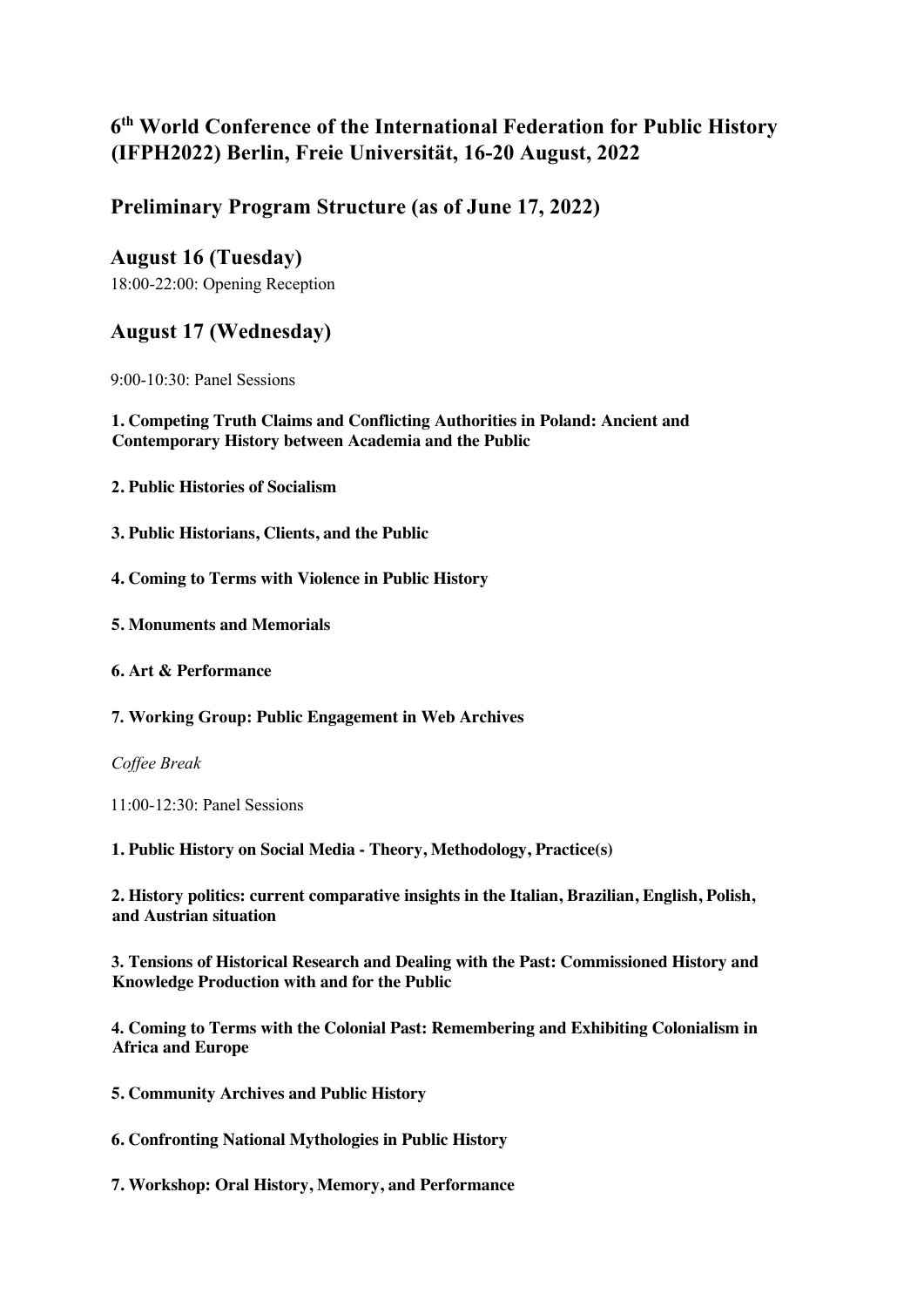### *Lunch Break*

14:00-15:30: Panel Sessions

**1. Considering history on theatre, novel & films, and manga**

**2. How to theorize and practice Public History at universities - New development between theory, practice and interdisciplinarity**

**3. Embodied History. The Potentials of Performing the Past in Re-enactments**

**4. Facing the Past with Informed Creativity in South Africa: Panel 1 Academic Stimulus for New Methods and New Audiences**

**5. Contested heritage The German War Cemetery Maleme on Crete (Greece) as a place of political education**

**6. Concepts and Practices of Public History. Experiences from Bosnia and Herzegovina, Croatia, and Serbia**

**7. Workshop: Writing History for 'the Public'**

### *Coffee Break*

16:00-17:30: Panel Sessions

#### **1. Heritage**

**2. World War I, World War II and commemorations**

**3. Remixing Industrial Pasts in the Digital Age**

**4. Public History and the historical institution of slavery: The museum, DNA and digital history projects**

**5. Telling All Stories: Inclusive Public History in the U.S. National Park Service**

**6. Legal governance of historical research? Recent lessons from Germany, Poland and Belarus**

**7. Working Group: The Future Generation of Public Historians. What future and what for? Early career perspectives on public history**

19:00-21:00: Panel Discussion: Colonial Legacies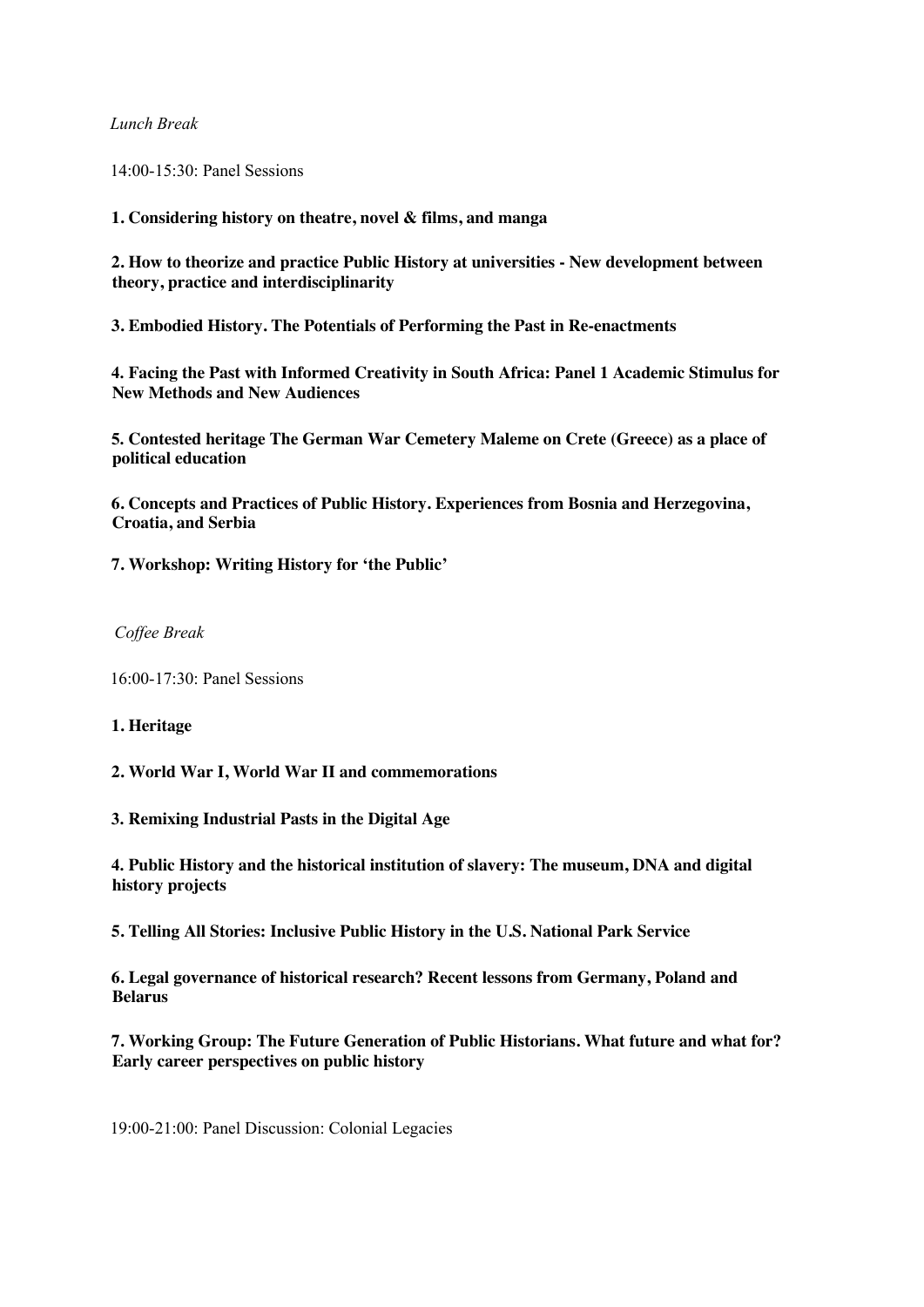### **August 18 (Thursday)**

9:00-10:30: Panel Sessions

**1. Public History and the Political Uses of the Past**

**2. Telling the Stories of the Past: Changing Approaches and their Effects in the Former Yugoslav Region**

**3. The Rescue of Jews during the Holocaust in European Memory**

**4. Facing the Past with Informed Imagination in South Africa**

**5. Reclaiming the (Digital) Narrative: Cross-Professional Archival Collaborations to Address the Ethical Challenges of Preserving and Mobilising Marginalised Community Histories**

**6. War Memories in Europe** 

**7. Working Group: Working Group: Public History in Spain: state of art and perspectives**

*Coffee Break* 

11:00-12:30: Panel Sessions

**1. Democracy on Display**

**2. Workshop: Making Historical Games "Game Design, Oral History, Community Engagement for Historical Empathy"**

**3. Oral History as Method for Facilitating Publicly Engaged History**

**4. Public History – Historical Culture – History Didactics. Attempt to clarify a difficult relationship**

**5. The Practice of Public History at Nazi Related Historic Sites in Germany**

**6. Public History and the Legacies of Colonialism** 

**7. Workshop: #challenges – Memorials, TikTok and Digital Education**

*Lunch Break*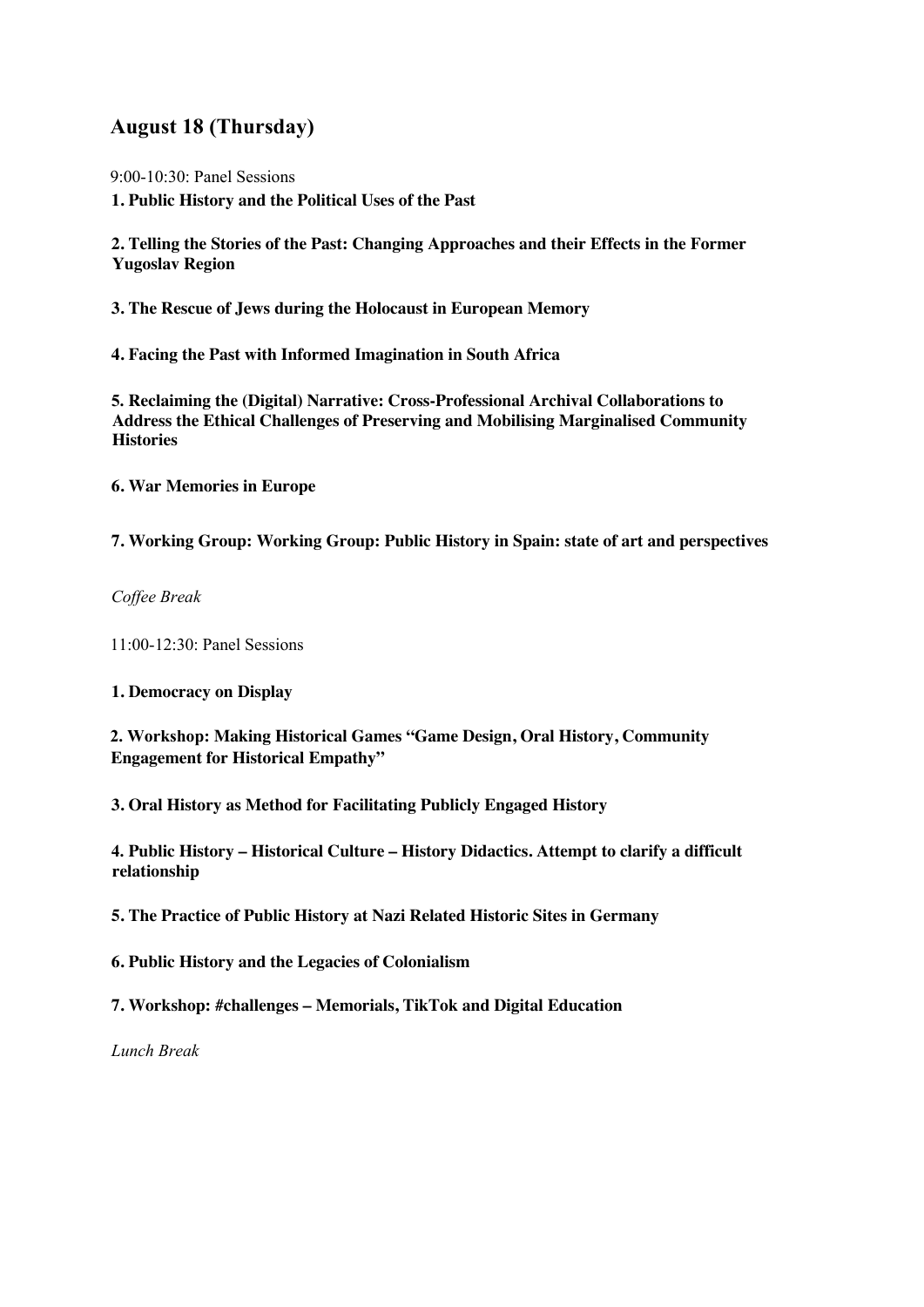14:00-15:30: Panel Sessions

**1. Human Rights Activism in Public History** 

**2. Questioning Museums. Perspectives from Anthropology, Museum Education, Public History, and Provenance Research**

**3. Researching Mobile Lives – Sources, Methods, Challenges and Opportunities in Digital Public History**

**4. Encountering gendered histories: Researching exclusionary discourses in popular historical culture**

**5. Immersive Multimodal Visual History: The Panorama**

**6. Public History and Citizen Science** 

**7. Working Group: Revisiting shared Authority in the Age of Digital Public History**

*Coffee Break* 

**16:00-17:30: Business Meeting/Reception** 

### **August 19 (Friday)**

9:00-10:30: Panel Sessions

**1. The impact of collaborative public history projects around the world**

**2**. **The Participatory Archive: Using Digital Technology & Creativity to Engage People with Public History in Northern Ireland**

**3. History Transfer through Telenovelas and Series in Latin America**

**4. Forging Narratives: History in Videogames and the History of Videogames**

**5. History Facing the Present: Teaching the Past and Assuming Citizenship in Colombia and Germany**

- **6. Tourism, digital and physical heritage**
- **7. Workshop: Theory and Practice of Oral History**

*Coffee Break*